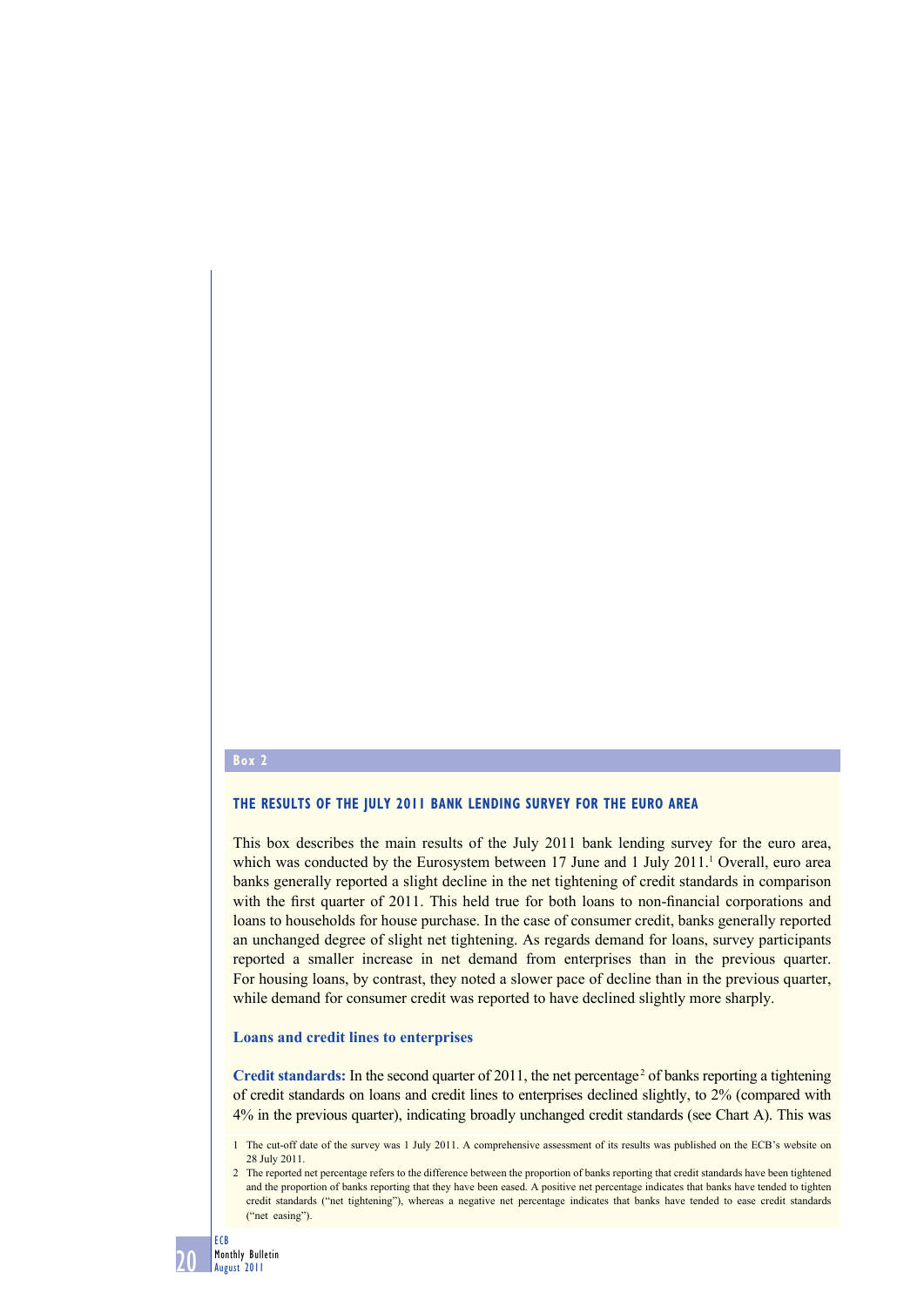## **ECONOMIC AND MONETARY DEVELOPMENTS**

Monetary and financial developments



Notes: In panel (a), the net percentages refer to the difference between the sum of the percentages for "tightened considerably" and "tightened somewhat" and the sum of the percentages for "eased somewhat" and "eased considerably". The net percentages for the<br>questions related to the factors are the difference between the percentage of banks reporting t and the percentage reporting that it contributed to easing. "Actual" values "Expected" values refer to the expected changes over the next three months.

also broadly in line with what survey participants had expected three months earlier (3%). Across maturities, credit standards on short-term loans continued to be eased slightly (-3%, compared with -2% in the previous survey round), while those on long-term loans were tightened somewhat more strongly (8%, compared with 4% in the previous survey round).

Looking at the factors underlying overall developments in credit standards, factors related to the perception of risks, in particular expectations regarding overall economic activity and the industry or firm-specific outlook, were reported to have contributed more to the tightening of credit standards  $(11\%$  and  $10\%$  respectively, from 5% in the first quarter). At the same time, the overall contributions of banks' costs of funds and balance sheet constraints remained broadly unchanged, with the cost of capital (6%, from 3%) and banks' liquidity positions (9%, from 7%) gaining somewhat in importance. By contrast, as counterbalancing factors, competitive pressures from other banks were reported to have increasingly had an easing impact (-9%, after -7%).

Meanwhile, developments in the lending terms and conditions reported by euro area banks did not change visibly in the second quarter of 2011, as compared with the previous quarter (see Chart B). The widening of margins on riskier loans appears to have continued (23%, from 20%), while margins on average loans remained unchanged, after the slight narrowing reported in the previous quarter  $(0\%,$  compared with  $-3\%$  in the first quarter of 2011). Other terms and conditions (e.g. non-interest charges, size and maturity, and collateral requirements) only changed slightly at overall marginal levels.

Looking forward, on balance, euro area banks expect a slight increase in the net tightening of credit standards for loans to non-financial corporations in the third quarter of 2011 (to 6% in net terms). This is expected to affect primarily large firms, as well as long-term loans.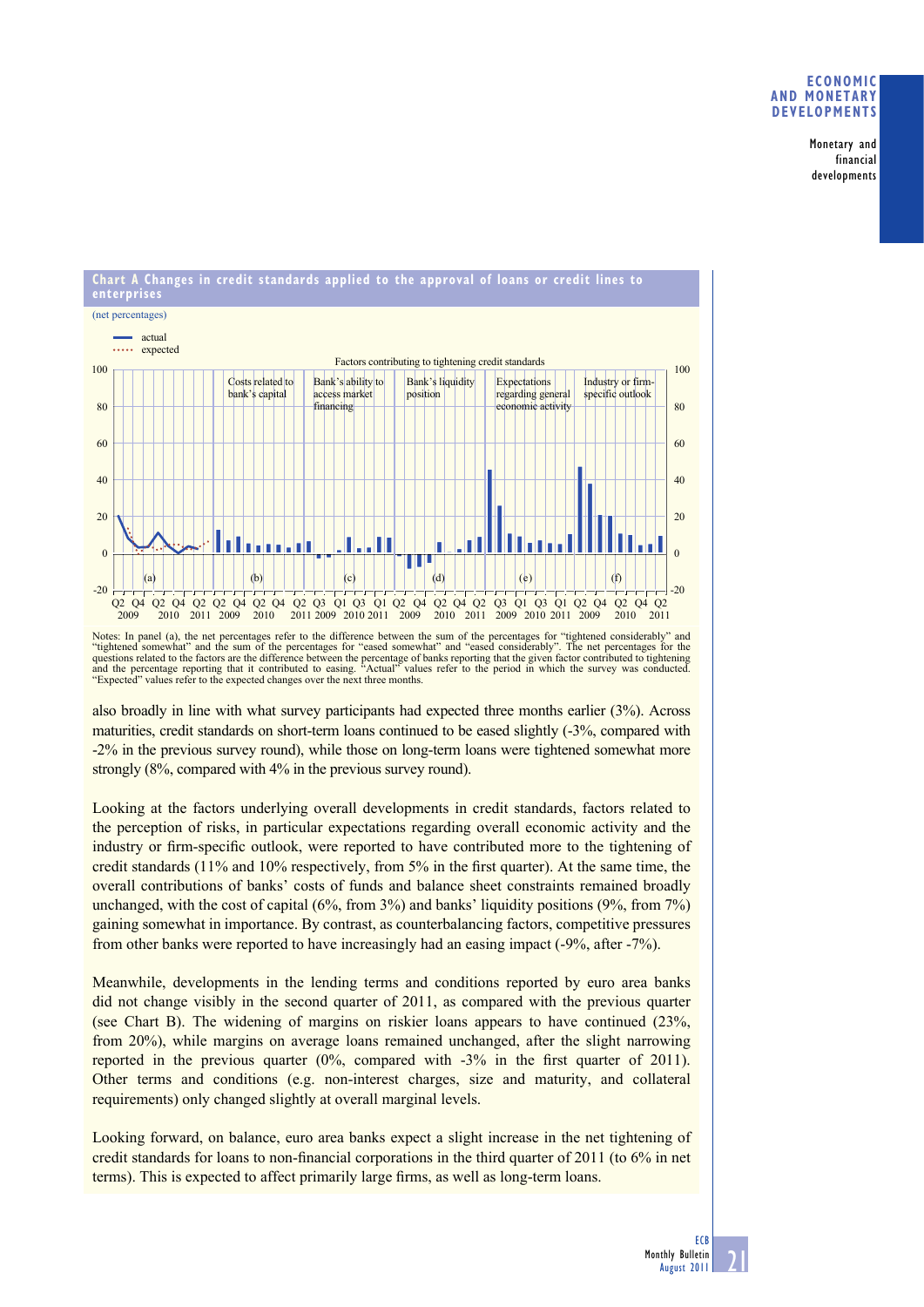

Note: The net percentages refer to the difference between the sum of the percentages for "tightened considerably" and "tightened somewhat" and the sum of the percentages for "eased somewhat" and "eased considerably".

**Loan demand:** In the second quarter of 2011, net demand for loans on the part of enterprises increased significantly less than in the first quarter  $(4\%$ , from 19% in previous quarter; see Chart C). This development was somewhat more pronounced for loans to large enterprises (0%, down from 16% in the previous round) than for loans to small and medium-sized enterprises (6%, down from 13% in the previous round). As regards maturities, the increase in net demand was weaker for long-term loans (7%, down from 18%) than for short-term loans (9%, down from 14%).

## **Chart C Changes in demand for loans or credit lines to enterprises**



Notes: In panel (a), the net percentages refer to the difference between the sum of the percentages for "increased considerably" and<br>"increased somewhat" and the sum of the percentages for "decreased somewhat" and "decreas the questions related to the factors are the difference between the percentage of banks reporting that the given factor contributed to an increase in demand and the percentage reporting that it contributed to a decline. "A was conducted. "Expected" values refer to the expected changes over the next three months.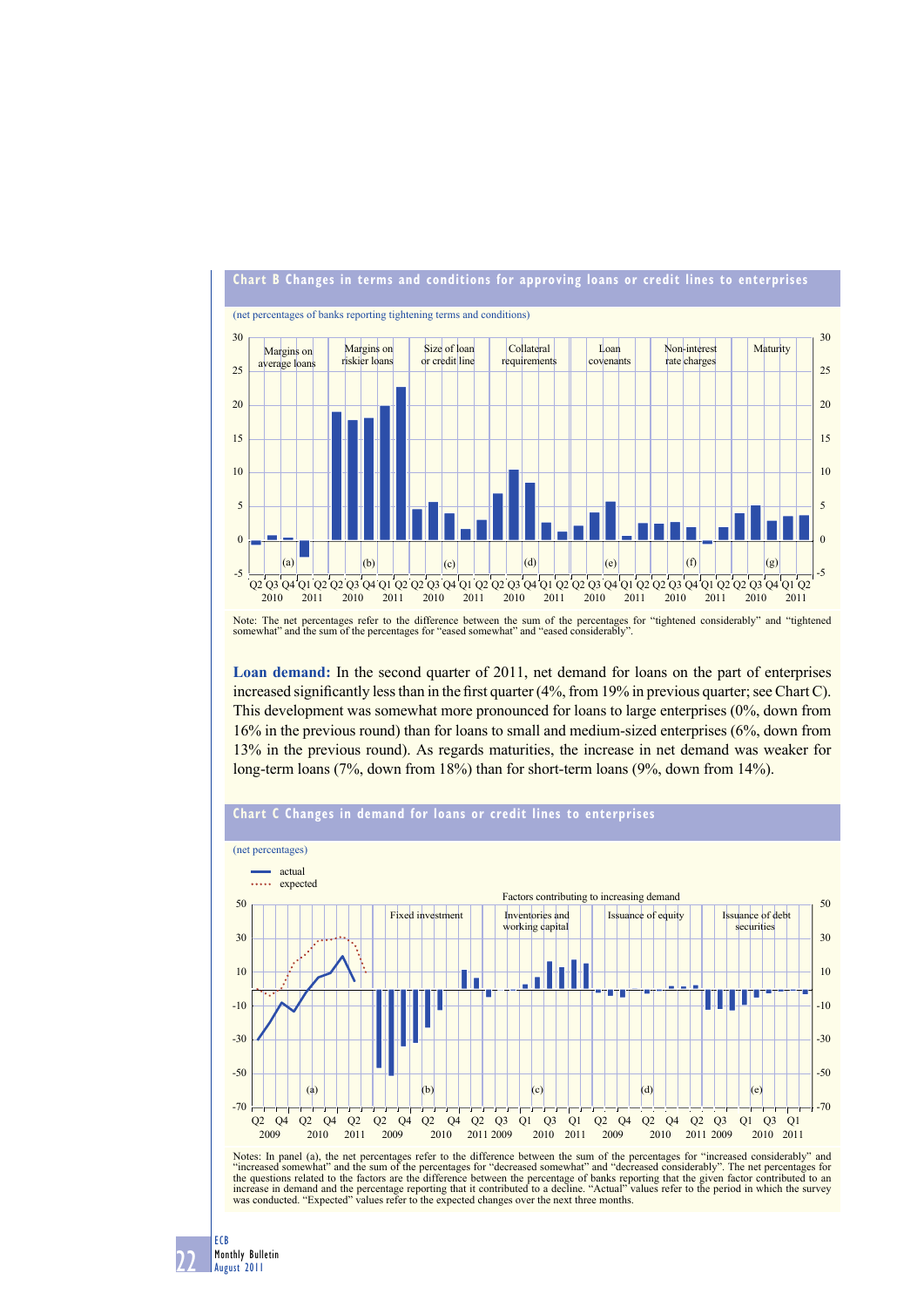## **ECONOMIC AND MONETARY DEVELOPMENTS**

Monetary and financial developments

According to participants, the less marked increase in net demand appeared to be driven mainly by less pronounced financing needs for fixed investment  $(7\%$ , down from 12%), as well as for inventories and working capital, albeit only to a very limited extent in the case of the latter (16%, down from 18% in the previous quarter). In addition, the issuance of debt securities was reported to have curbed demand for loans slightly (-3%, from -1%).

Looking forward, banks expect demand for corporate loans to rise at a higher pace than in the second quarter of 2011 (8% in net terms), but more moderately than in previous quarters. That would apply to both small and medium-sized enterprises and large firms. As regards maturities, the increase would affect short-term loans somewhat more markedly.

## **Loans to households for house purchase**

**Credit standards:** In the second quarter of 2011, the net percentage of banks reporting a tightening of credit standards for loans to households for house purchase dropped slightly, to 9%, from 13% in the previous quarter (see Chart D). The decline in the degree of net tightening was mainly related to less negative expectations with respect to general economic activity (4%, down from 9% in the first quarter of 2011). The cost of funding and balance sheet constraints, by contrast, continued to contribute most to the overall level of net tightening, which remained unchanged at 13%.

In line with the less negative expectations regarding general economic activity, banks reported, in net terms, a marginal decrease in the tightening of risk-related terms and conditions (such as margins on riskier loans, collateral required, maturity, "loan-to-value" ratios, etc.) in comparison with the previous round, while indicating a slight rise in the widening of margins on average loans as well as in the increase in non-interest rate charges.



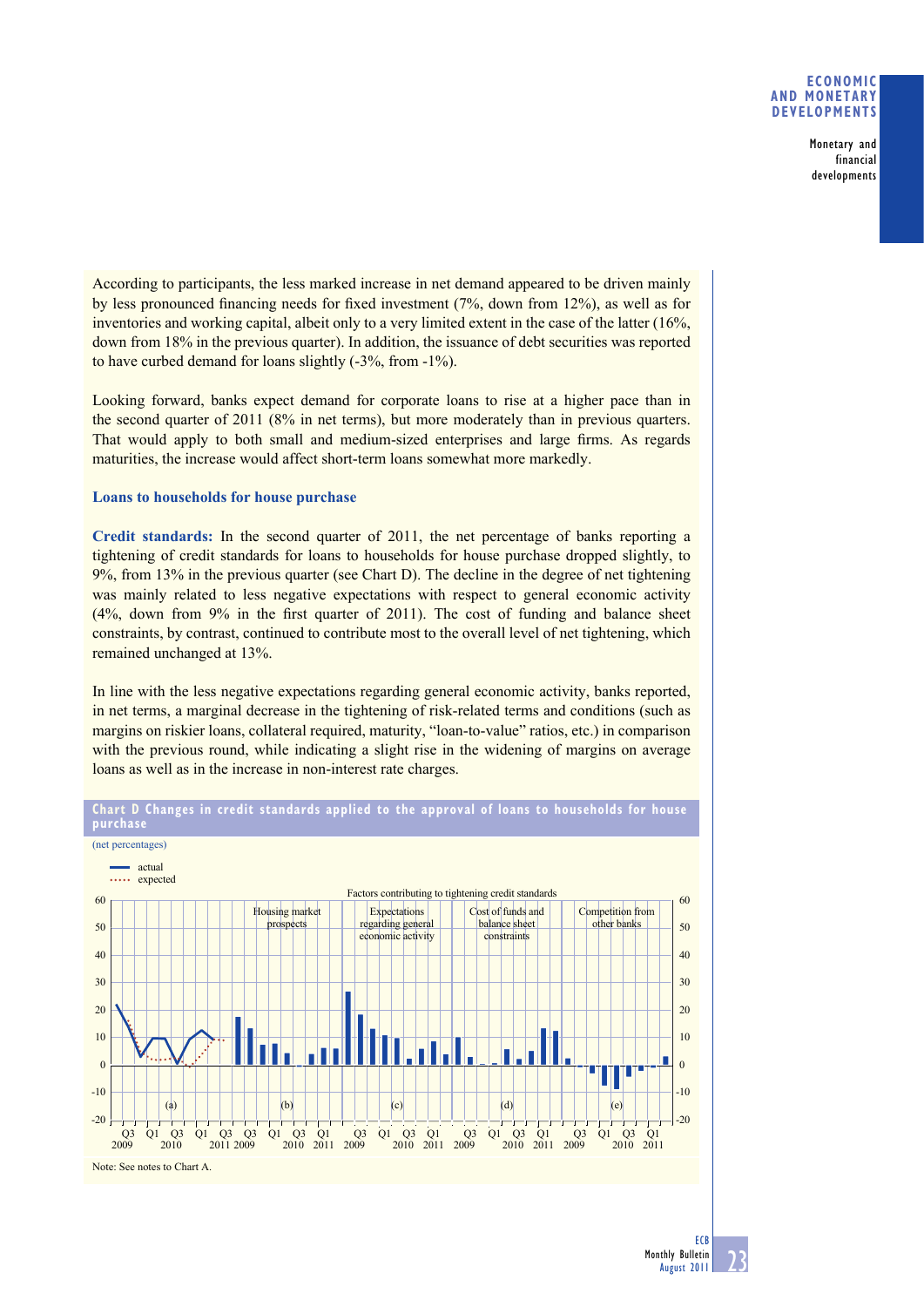

Notes: The net percentages refer to the difference between the sum of the percentages for "increased considerably" and "increased somewhat" and the sum of the percentages for "decreased somewhat" and "decreased considerably". "Realised" values refer to the period in which the survey was conducted. "Expected" values refer to the expected changes over

Looking ahead, at 9% for the third quarter of 2011, banks expect an unchanged degree of net tightening of credit standards on loans for house purchase.

**Loan demand:** After the contraction in loan demand reported in the previous quarter, euro area banks reported a lower pace of decline in demand for mortgage loans in the second quarter of 2011 (-3% in net terms, from -10% in the previous quarter; see Chart E). This appears to have been mainly related to substantially less negative housing market prospects.

Looking forward, however, banks expect a further decrease in demand for housing loans (-12% in net terms) in the third quarter of the year.

### **Consumer credit and other lending to households**

**Credit standards:** Broadly in line with expectations, euro area banks reported an unchanged degree of slight tightening of credit standards (7%) for the second quarter of 2011 (see Chart F). Factors contributing to this net tightening were again a combination of both credit supply-side factors and risk perceptions. Price-related terms and conditions on consumer credit (notably margins on both average and riskier loans) were raised further, while other non-price terms and conditions remained broadly unchanged.

Looking forward, in net terms, 6% of banks expect a further tightening of credit standards for consumer credit and other lending to households in the third quarter of 2011.

**Loan demand:** In the second quarter of 2011, the decline in demand for consumer credit was reported to have accelerated (at -8% in net terms, from -4% in the last quarter of 2010; see Chart E), mainly on account of lower spending on durable consumer goods.

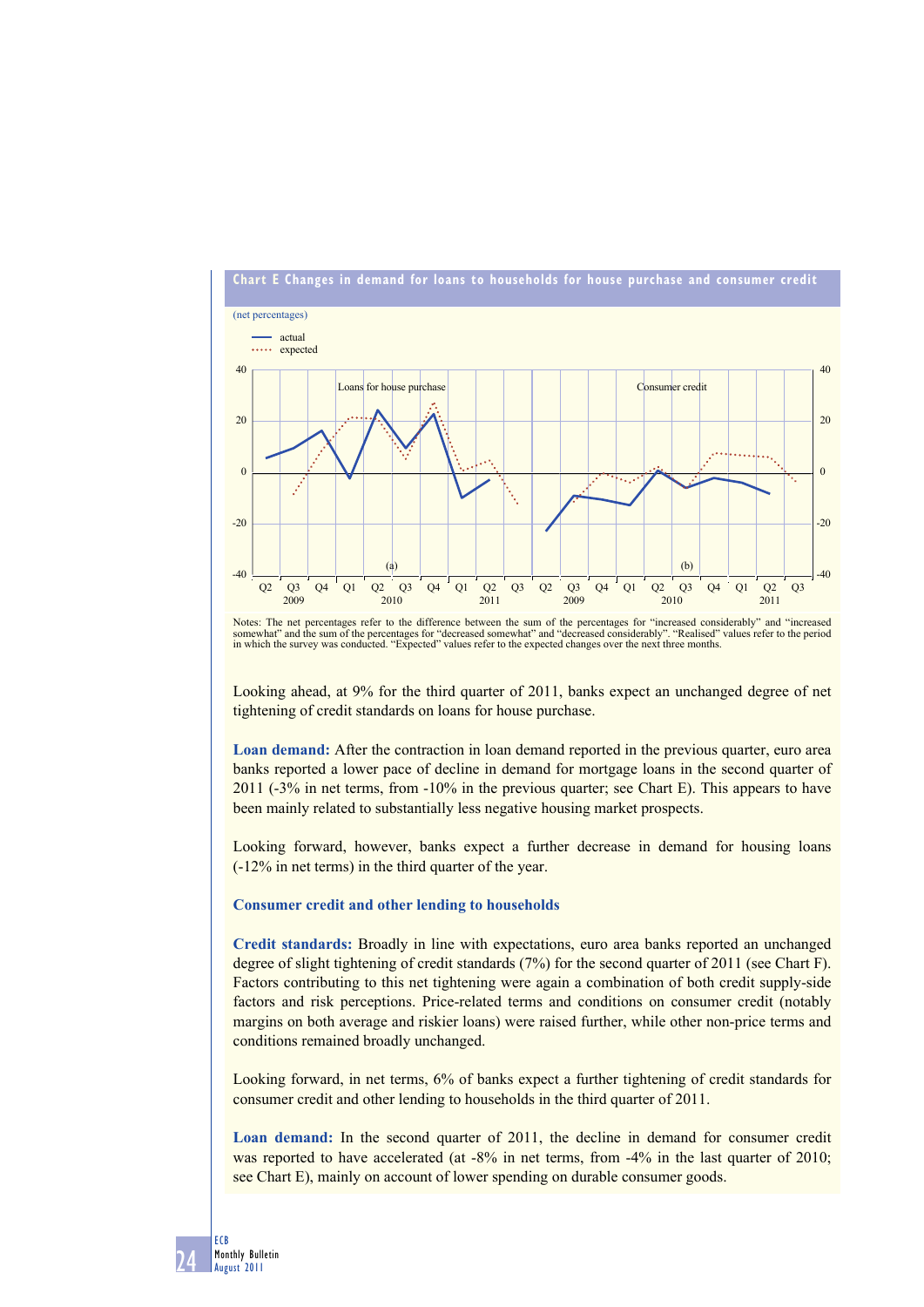## **ECONOMIC AND MONETARY DEVELOPMENTS**

Monetary and financial developments



Looking ahead, banks expect the decline in demand for consumer credit to moderate in the third quarter of 2011 (to -4% in net terms).

# Ad hoc questions on the impact of the financial turmoil

As in previous survey rounds, the July 2011 survey also contained an ad hoc question aimed at assessing the extent to which the financial market tensions affected banks' access to the wholesale funding market in the second quarter of 2011, and the extent to which they might still have an effect in the third quarter of 2011.



Note: The net percentages are defined as the difference between the sum of the percentages for "deteriorated considerably" and "deteriorated somewhat" and the sum of the percentages for "eased somewhat" and "eased considerably".